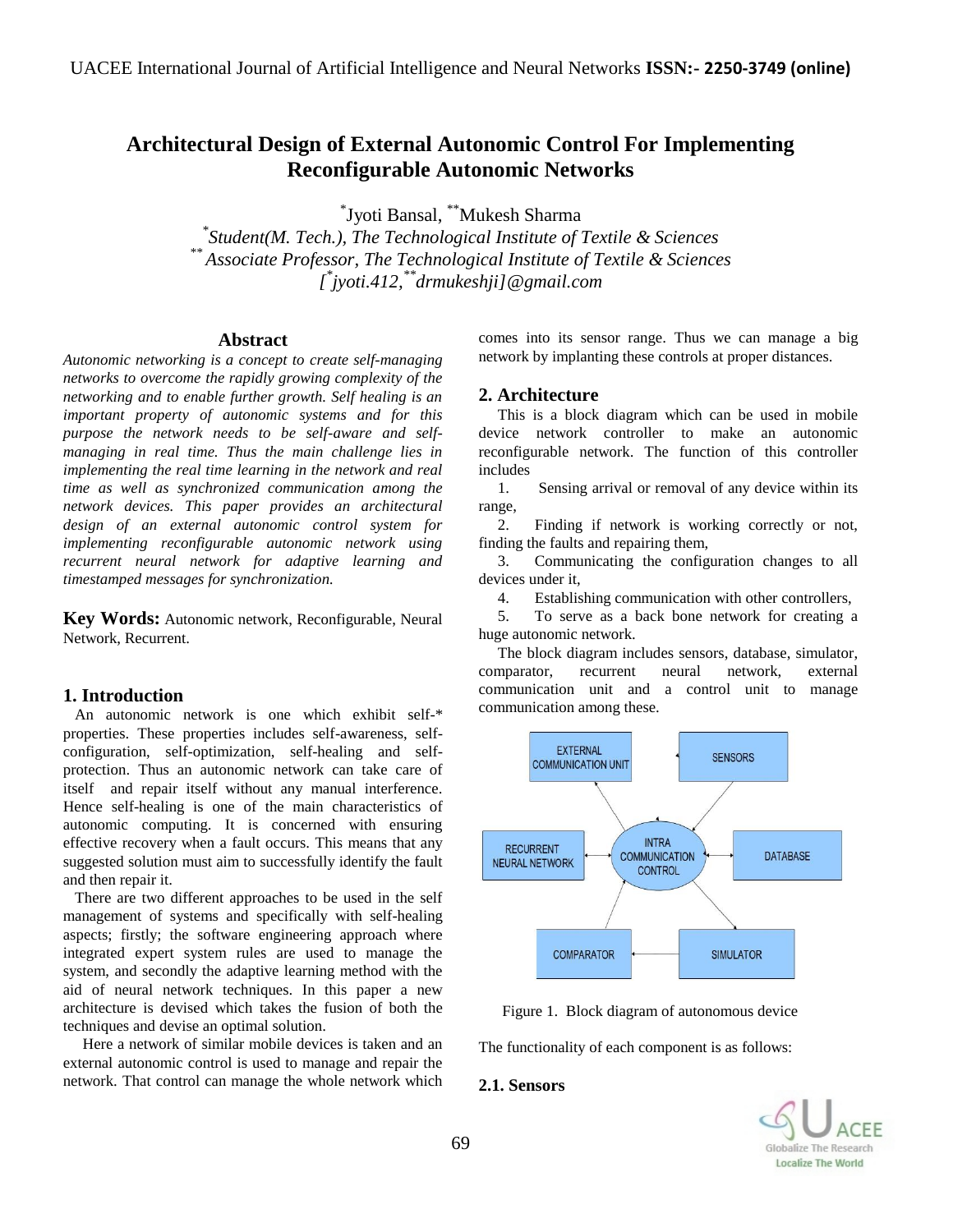Sensors are devices which measures a physical quantity and converts it into the signals that can be read by an appropriate instrument. Thus here the different sensors can be combined to make a sensor unit that can sense any change in the current configuration. It will sense the arrival of and removal of any unit within the range of controller. This sensor unit on sensing any change will immediately send a notification to the control unit along with the details of the change. This unit will do this by interpreting the messages received by it. It will change the analog information in to the digital information with the help of A/D converters. Thus this unit will act as the input unit to whole system.

### **2.2. Database**

Whatever input will be sent by the sensors will then be handed over to the database to make an entry into it. Here the database will also check if the same situation had arrived in the past as well. This can be done by matching all past entries with current entry and implementing the expert system rules. This will help as every entry will not only include the properties of network but also whether that state was stable or not and what were the measures taken. If any matching entry is found than it can tell if it can cause a problem and if the answer is yes it can also tell what measures were taken in the past to solve the problem. If no matching entry is found, that means such scenario has not happened in past thus it will document the new scenario in itself and wait for the solution that control will provide to it. Thus the controller will first try a software based solution.

#### **2.3. Simulator**

In case that no matching entry is found the inputs are directed to simulator which simulates the scenario and finds out the performance. The different simulators can be used according to different applications. But care must be taken that simulator must be strong enough to catch the actual scenario accurately so that it can provide a comparable performance.

#### **2.4. Comparator**

Now this performance is provided to comparator which checks if the performance is lower than the threshold value or higher than it. A comparator can be a simple one which checks only one parameter or a complex one which focuses on different parameters. But the comparator must be relevant

to the application which uses it. The result will than be transferred to the control.

#### **2.5. Recurrent neural network**

 Neural networks have been loosely analogized to biological systems such as those present in the brain or nervous system in which many neurons are interconnected by a complex network capable of carrying information. Neural networks may be simulated by digital systems such as computers, and are based on parallel architectures which are generally characterized by: simple processing elements, highly interconnected configuration of the elements, the elements exchanging many simple massages and preferably adaptive interconnection between the elements. Once a neural network is established, for example using hundreds or thousands of simple elements and interconnections, it can greatly benefit from a stored library of knowledge using learning rules. A neural network adapts by changing the weights according to interconnections by an amount proportional to the difference between a desired output and an actual output of some portion of the network. Such systems can be useful in situations where drawing on a knowledge base as well as learning in real-time can be used to make future decisions.

 A neural network can be of feed forward type or feedback type. A feed forward network is one in which present inputs provide output. These have no memory. While feedback networks, also called as recurrent network are of a different type. A simple recurrent network has activation feedback which em-bodies short-term memory. A state layer is updated not only with the external input of the network but also with activation from the previous forward propagation. The feed-back is modified by a set of weights as to enable automatic adaptation through learning (e.g. backpropagation).

 Feedback networks are very powerful and can get extremely complicated. Feedback networks are dynamic; their 'state' is changing continuously until they reach an equilibrium point. They remain at the equilibrium point until the input changes and a new equilibrium needs to be found.

Thus in this architecture when no entry is found in database and simulator shows a poor performance than the inputs are given to the neural network and a hardware based approach is taken. The neural network which is present in the controller is a recurrent neural network. Thus when inputs are got by it, it assign those to its node and do the computations. On initial computation it will not find the configurations appropriate for safe state, but due to feedback network, it will work till it reaches a solution which provides a safe state configuration of the network.

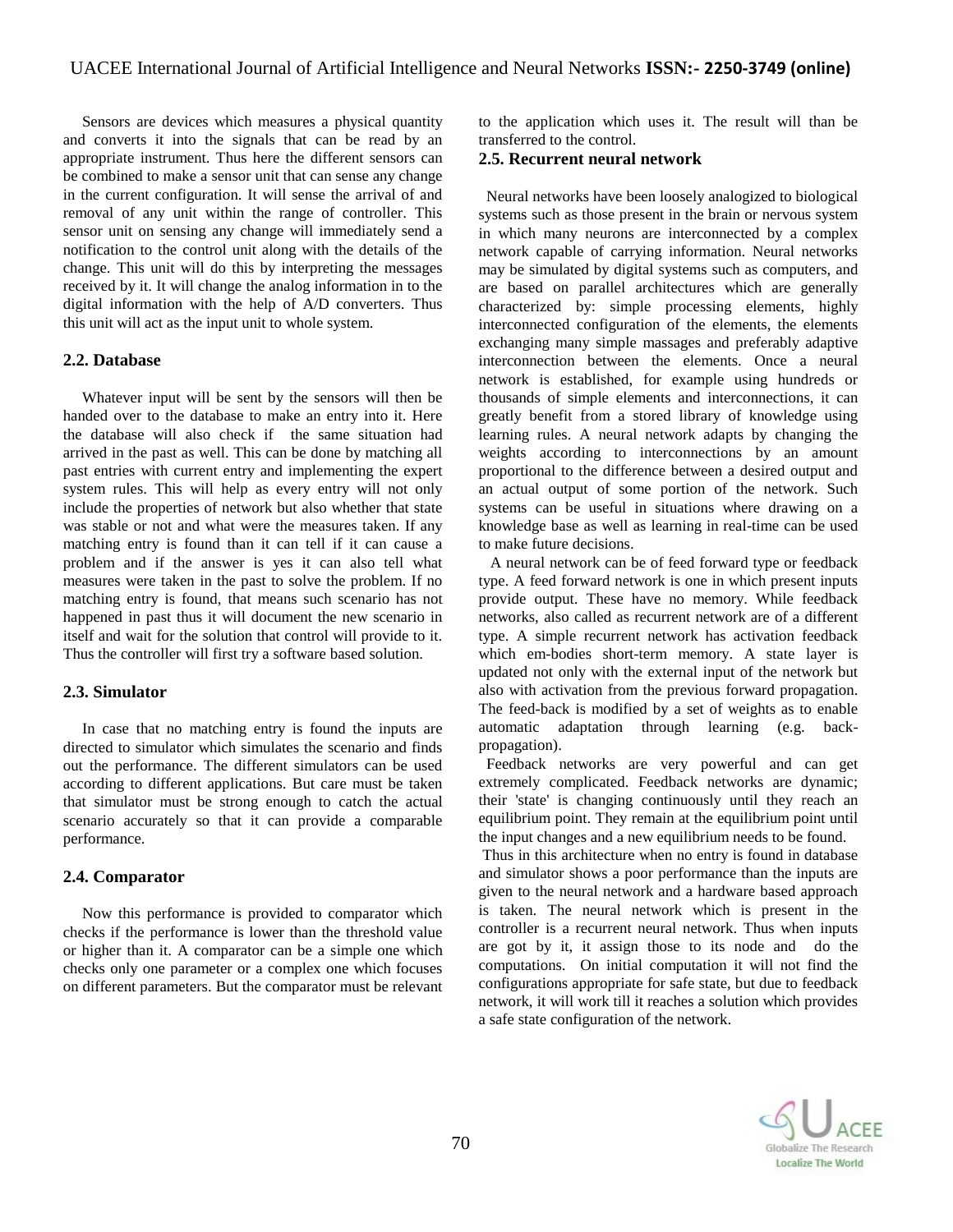

Figure 2. Architecture of recurrent neural network

 Thus the recurrent network becomes the main point of controller which provides the autonomous properties to it. Now neural network will provide this solution to the controller which will communicate it to the devices present in the network. This configuration will remain saved in the recurrent network until it gets the new inputs thus controller can retrieve them again whenever it need. Controller will also save it in database for future use. When new inputs will be provided to the neural network, it will wash previous results. This is how recurrent neural network will work in this system.

### **2.6. External communication unit**

This unit will take the commands from the control unit. Control unit, on the basis of inputs it got and the processing, will instruct the communication unit what changes has to be made in the network. The communication unit will then communicate this to the devices which will make changes in their configuration. The message to be communicated will be of following types:

1. "Safe" message: This message is sent to the devices to tell that the network is in safe state and thus no modification is needed.

2. "Modify" message: This message is sent to devices to tell that network needs some modification to come into stable state and to provide optimal performance. This message also contains the device by device instructions for modifications needed.

3. "Changes Noticed" message: Its a special message which control system broadcasts to neighboring controllers. This message is delivered when there is some large scale modification whose effects can not be mitigated within the network and they will effect other networks as well or when stable state can not be got even with the help of neural network, in that case a request is sent to others for help. This message contains the detailed network configuration.

#### **2.7. Intra communication control**

 This unit can be said as the heart of this whole system. This is the unit which will make the whole system work by acting as a communicator/translator between them. Sensors will give input to it. This digital information will than be forwarded to the database. Database will notify it whether or not it has found a matching entry. In case a matching entry has been found it will transfer the to-do commands to communication unit based on database recommendations.

If no matching entry is found than it will send input to the simulator and after processing take the output from comparator. If comparator value is 1, that means performance is above threshold than it send the signal to communication unit to tell others that "All is well and no modification is needed." In this case communication unit will send "Safe" message to all devices within the range of controller.

If comparator results in 0, then it send the inputs to the recurrent neural network which finds the best possible solution and forward it to control unit. Control unit now give command to external communication unit to give modification messages. The contents of message is decided by this unit. The modification message includes the changes that are needed to be done. Alongside control unit also feed this all information into the database so that if similar situation arise in future then it can be dealt with.

In case a serious issue has arrived which can not be resolved within the local network then it commands communication unit to broadcast the "changes noticed" message to other controllers so that the spare resources of other networks can be used to find a solution of the current situation. Thus it can act as a life-saver for wider networks like internet.

The whole functioning of this block diagram can be depicted by this flow-chart in fig.3.

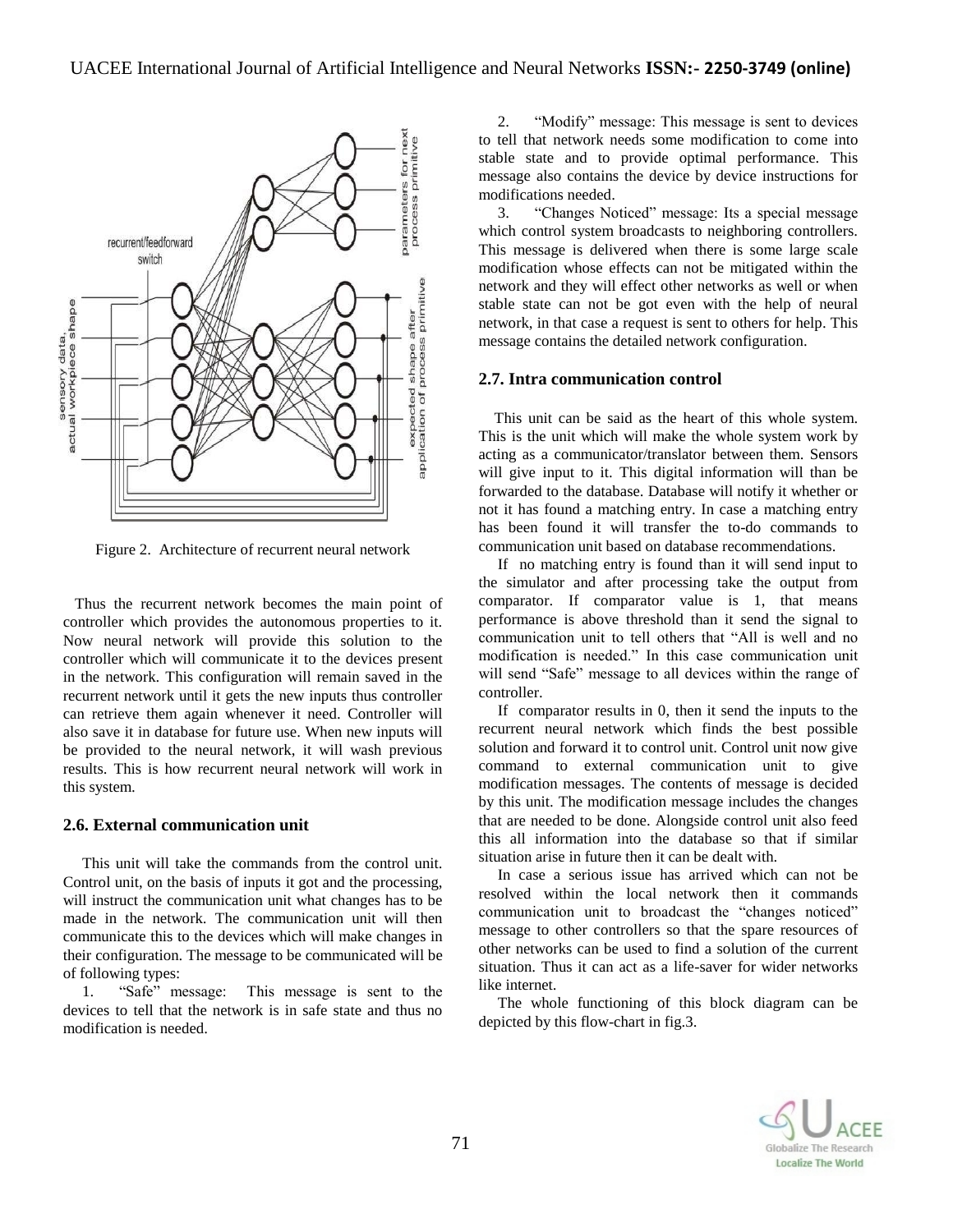

human body, or a more abstract environment, such as a computer or a communication network. The controllers may also be aggregated to form a network of networks and provide scalability to the system.

The devices may be mobile, in the form of vehicles with sensors, or may be information agents. Two or more devices

Figure 3. Flowchart